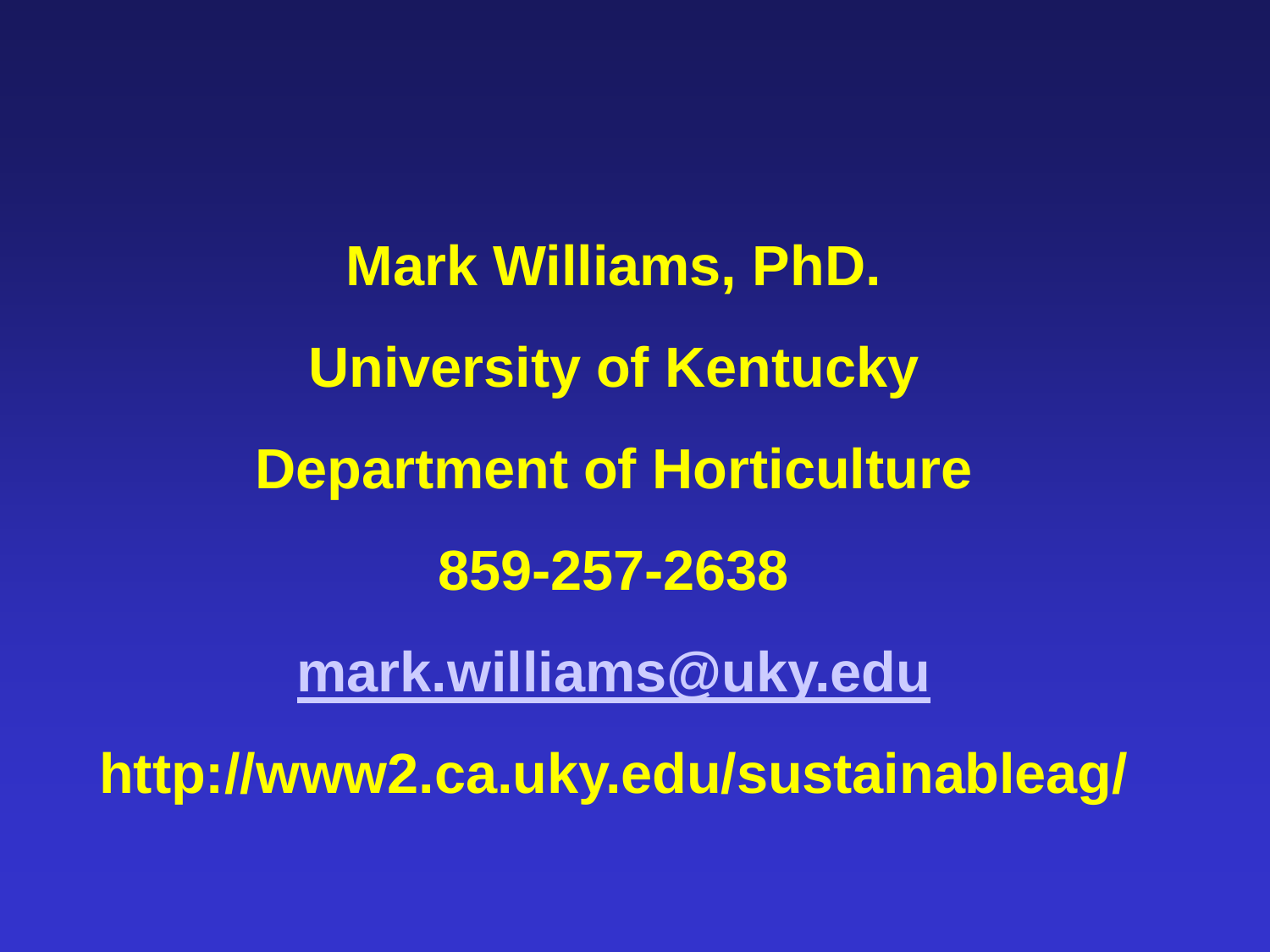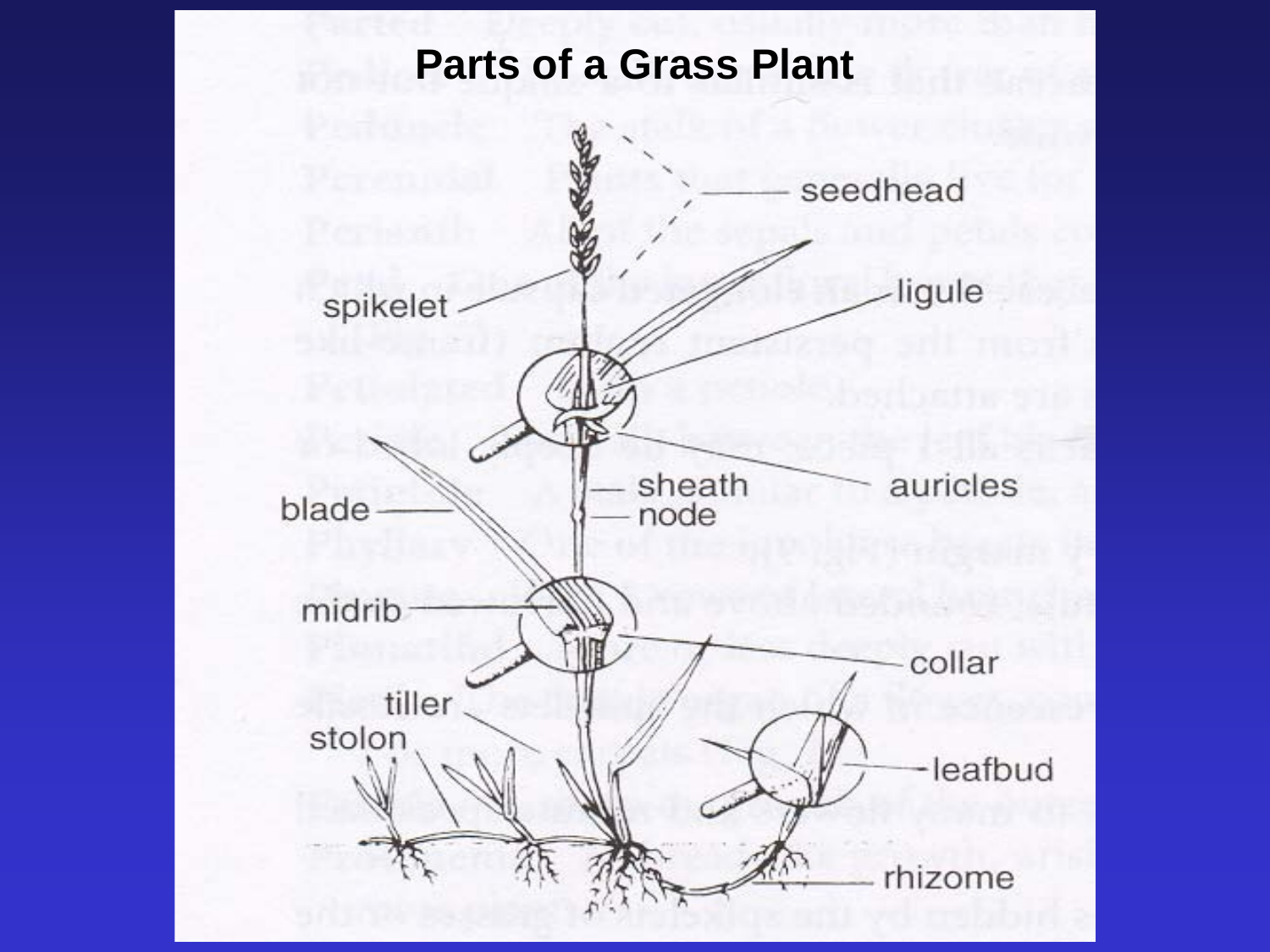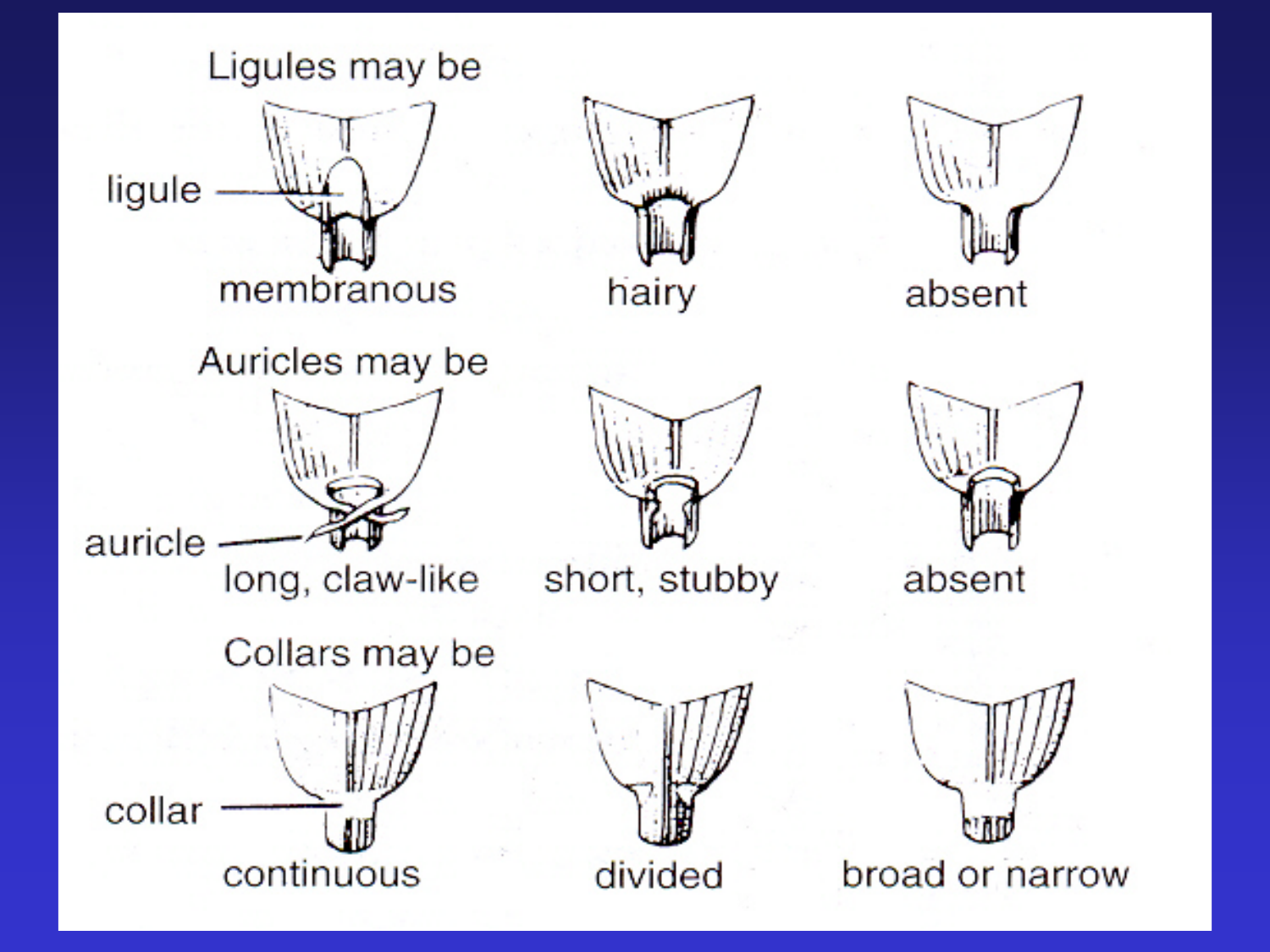# **Weed Identification: Grasses and Sedges**

- **1. Stem Type: round, flat, triangular**
- **2. Ligule Type: absent, hairy, membraneous**
- **3. Blade Type: hairy or glabrous, midrib prominence and color, margin, auricles**
- **4. Sheath Margins: split with overlapping margins, united**
- **5. Root Systems: perennial with creeping rhizomes, annual**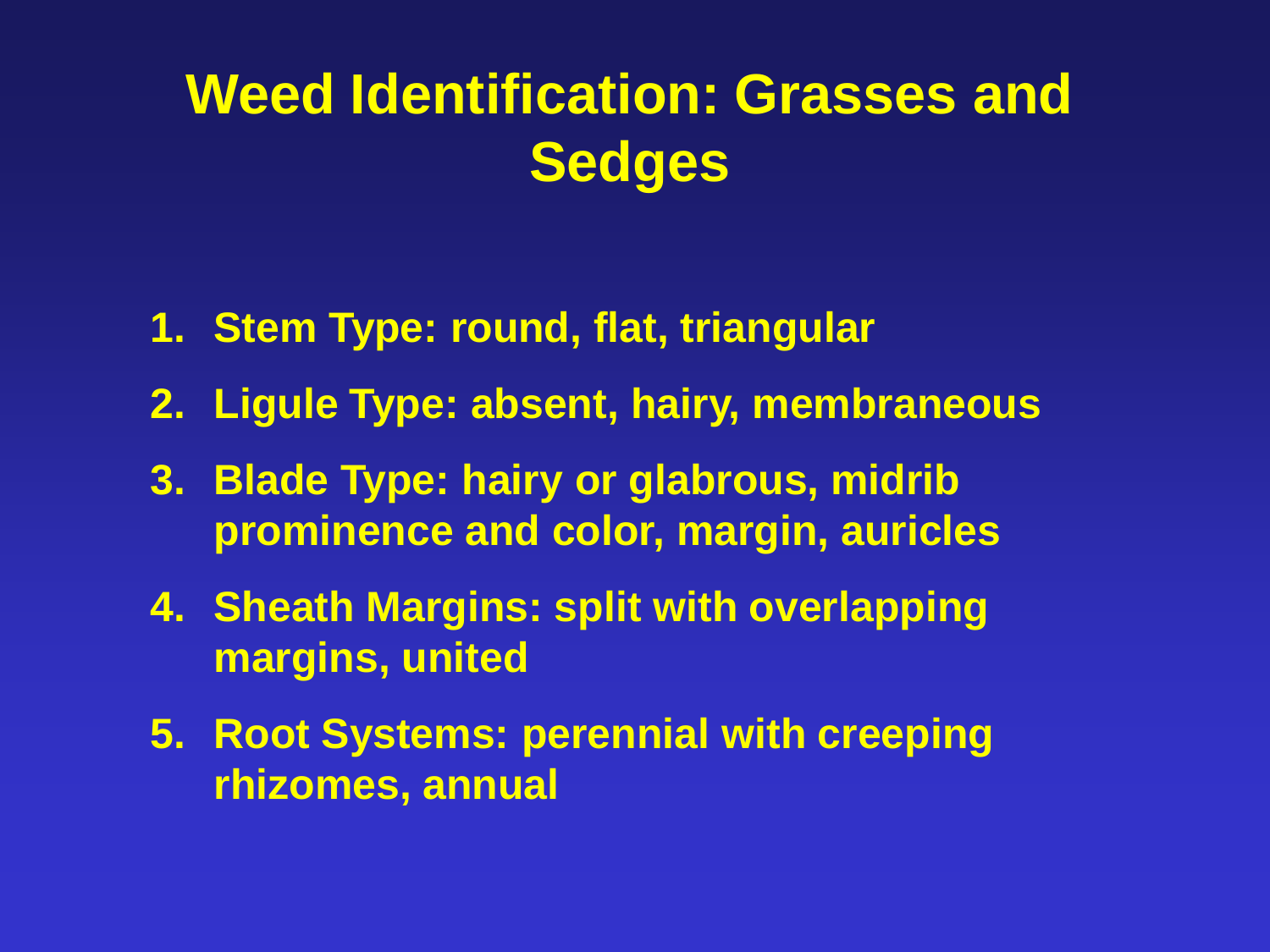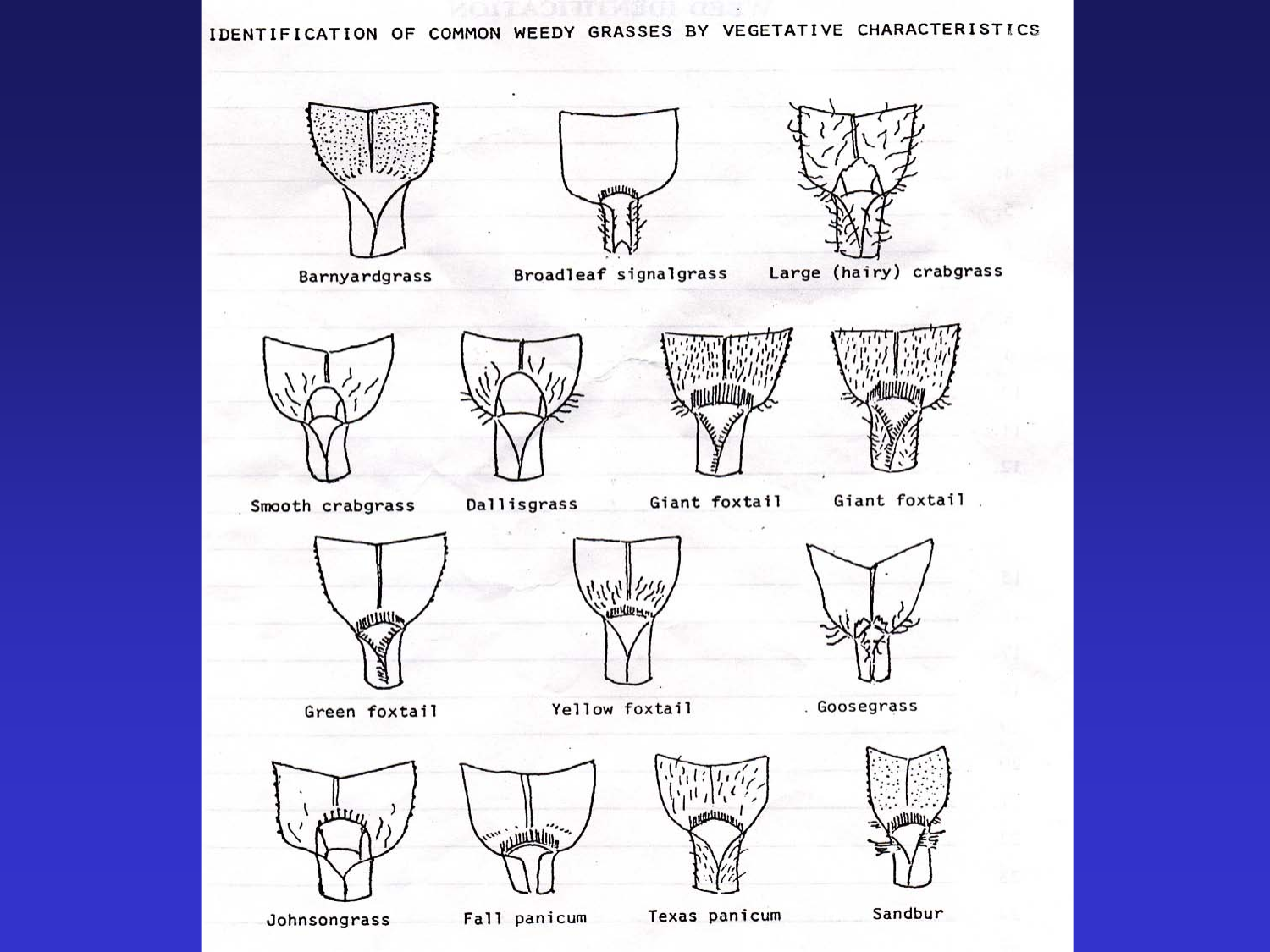## **Identifying Broad Leaf Weed Seedlings**

- 1. Cotyledons (Seed Leaves): shape, venation, hairy or glabrous, coloration
- 2. True Leaves: arrangement on stem, shape, margins, venation, hairy or glabrous, pinnately or palmately lobed
- 3. Root System: perennial or annual
- 4. Other Characteristics: stem hairiness, odor, ocreas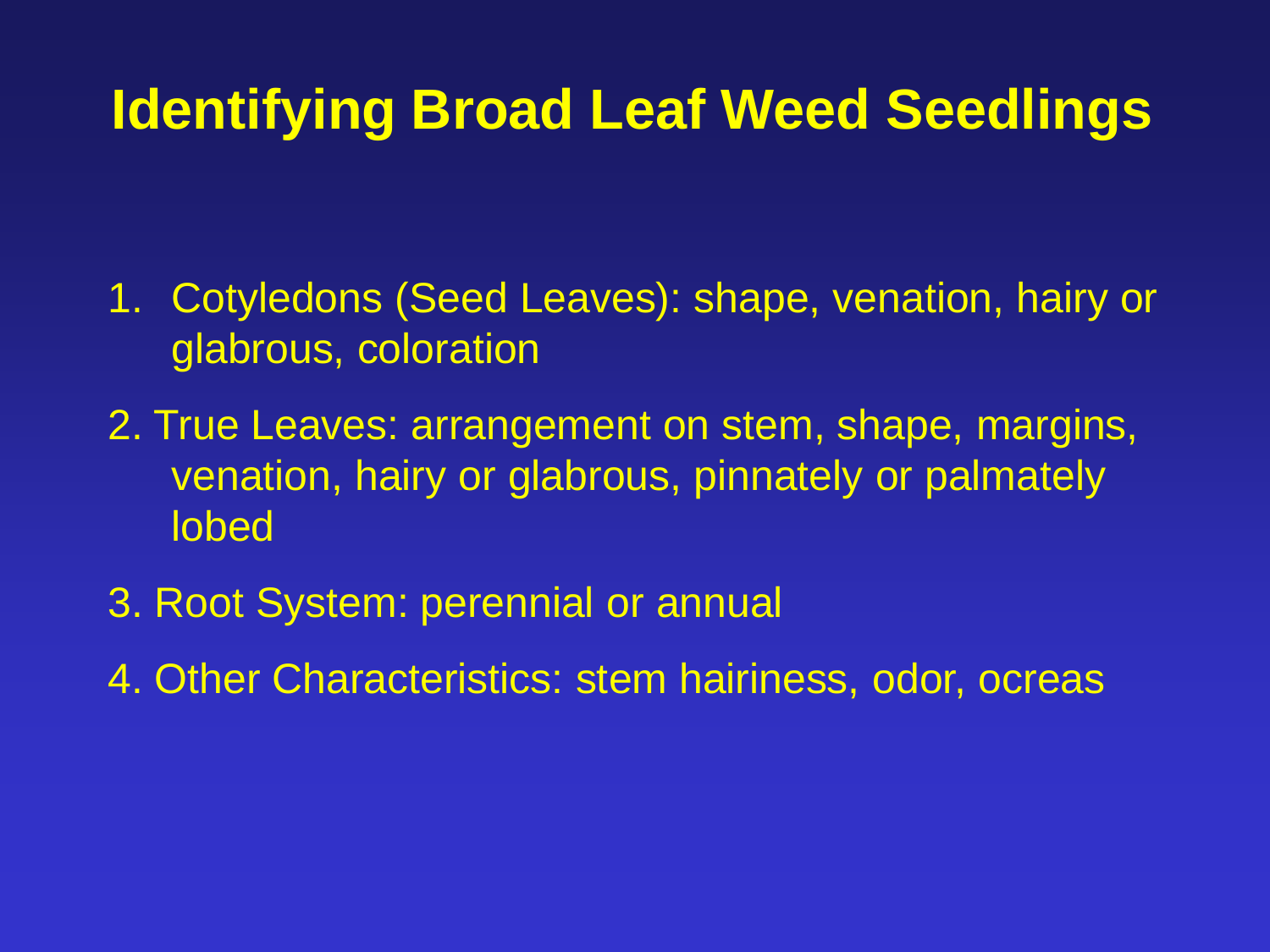#### **Life Cycles of Plants**

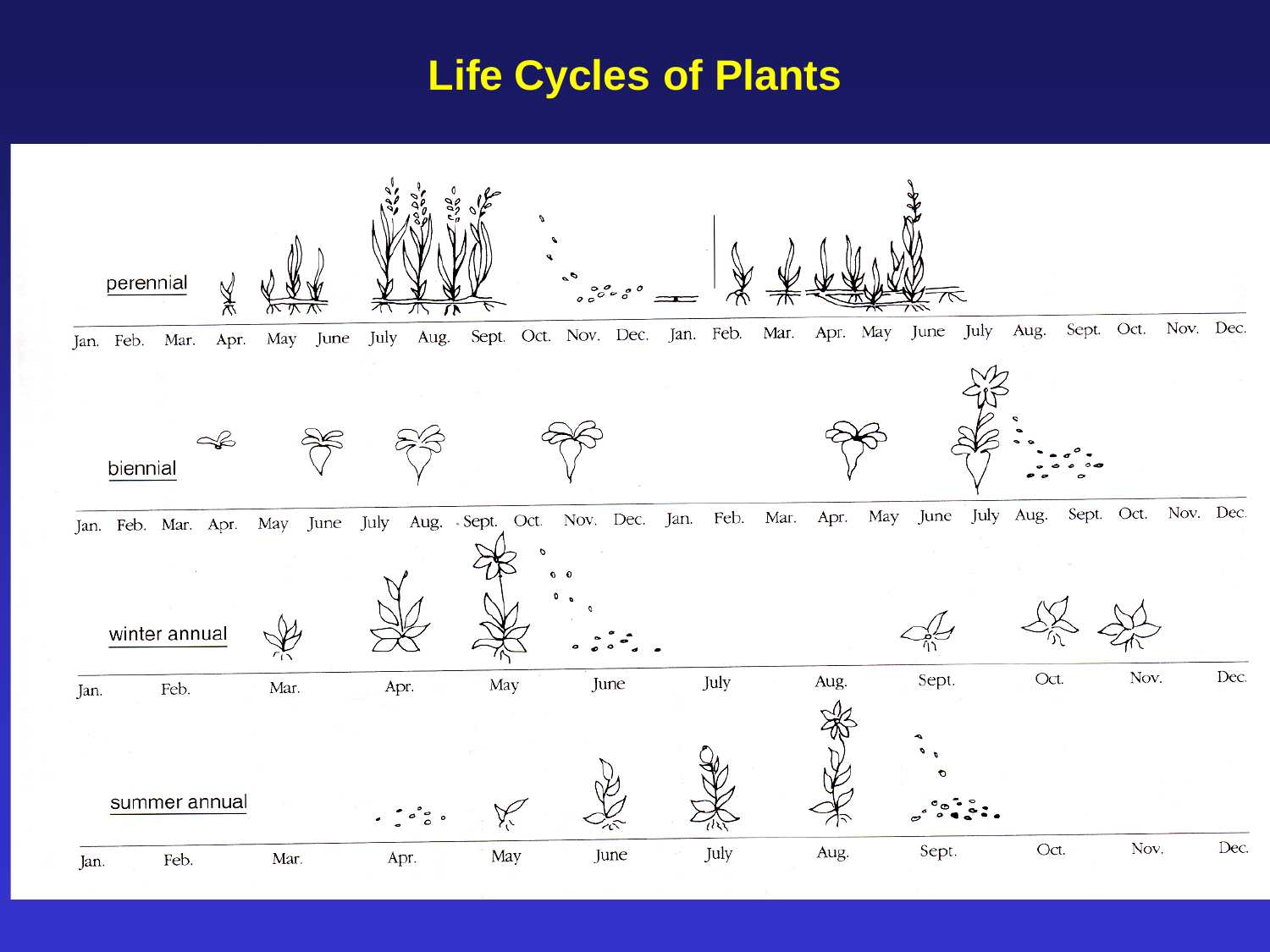University of Illinois and the Illinois Council on Food and Agricultural Research.

<http://web.aces.uiuc.edu/weedid/>

• This site contains a key that allows you to choose characteristics of the leaves, stems, roots, flowers, etc. As each characteristic is chosen, a list of possible weeds develops along with photos. There are 172 species included in the list. The list of weeds and photos can also be used without the key.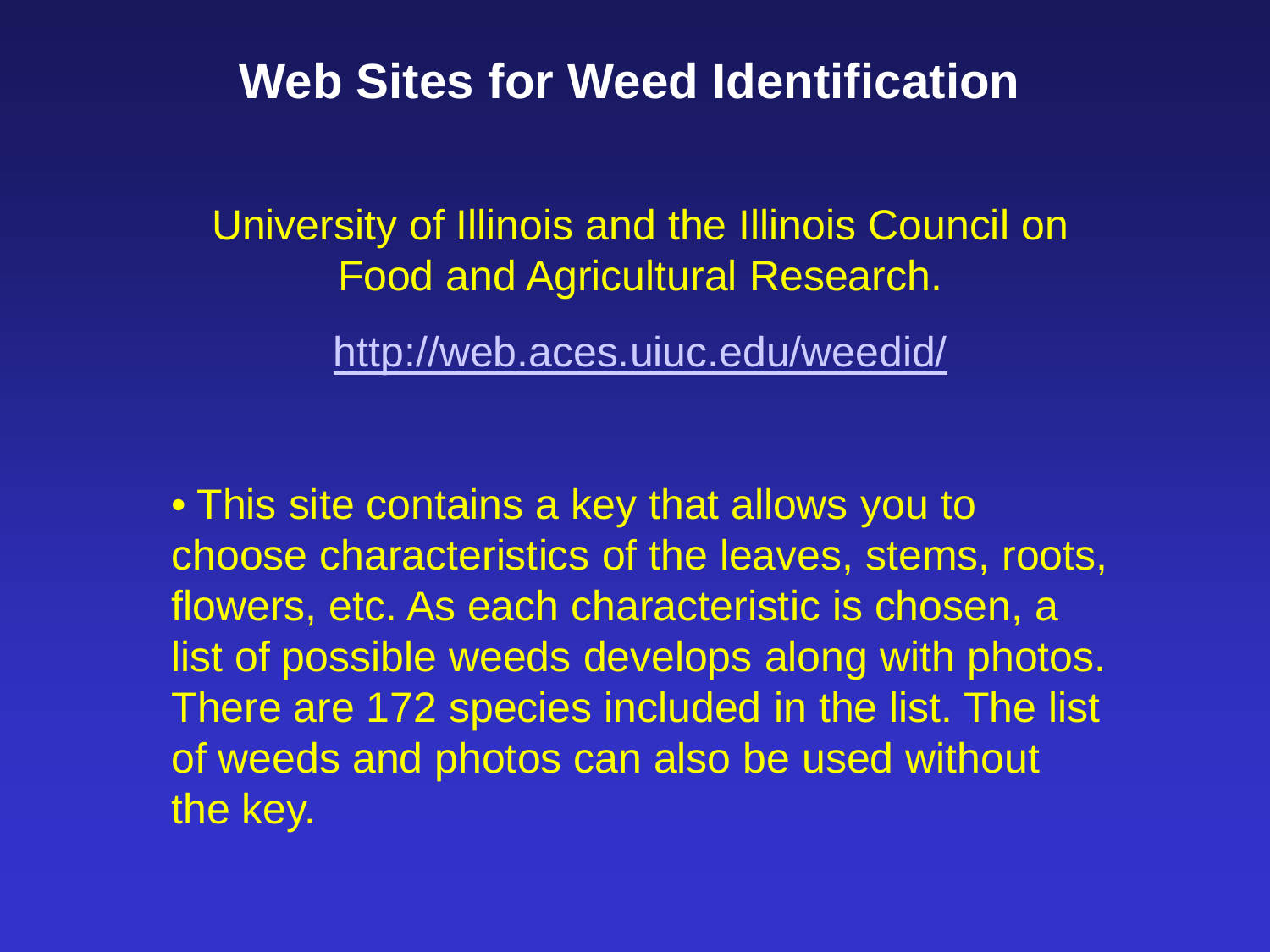Virginia Tech

#### <http://www.ppws.vt.edu/weedindex.htm>

• This site contains a long list of weeds and their photos. There is a key for identifying grass weeds, but not currently for broadleaf weeds. The key is navigated by answering a series of questions accompanied by photos depicting important identification traits. Because grass taxonomy can be difficult, having the photos is helpful.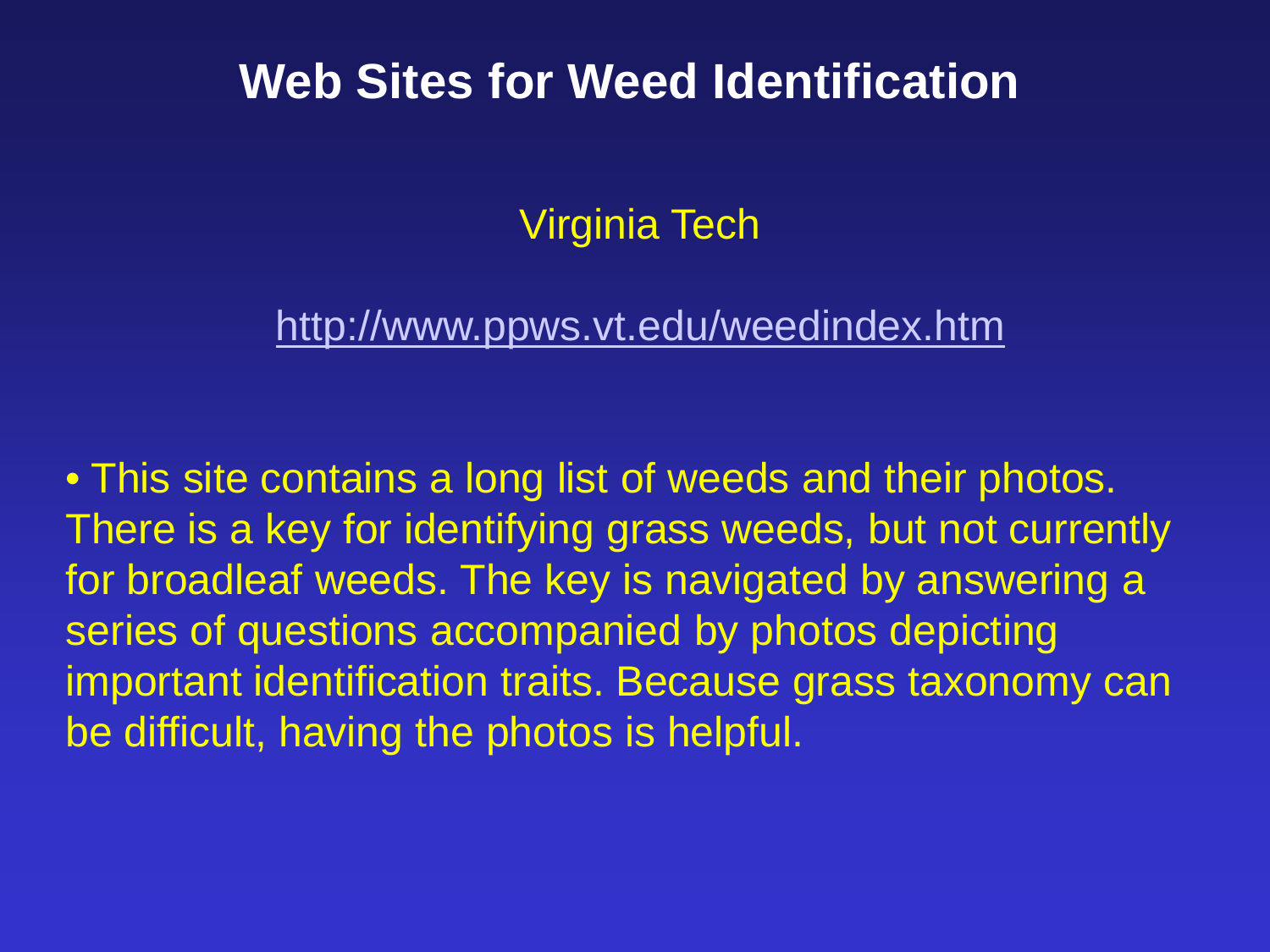WeedAlert.com (PBI/Gordon)

<http://www.weedalert.com/>

•This site provides monthly updates on weed problems in different regions of the United States. In addition, you can check the average germination dates for specific weeds in a specific geographic area. Unlike many of the other Web sites, there are written descriptions of plant growth habits, flowers and information on what type of conditions the weed thrives in.